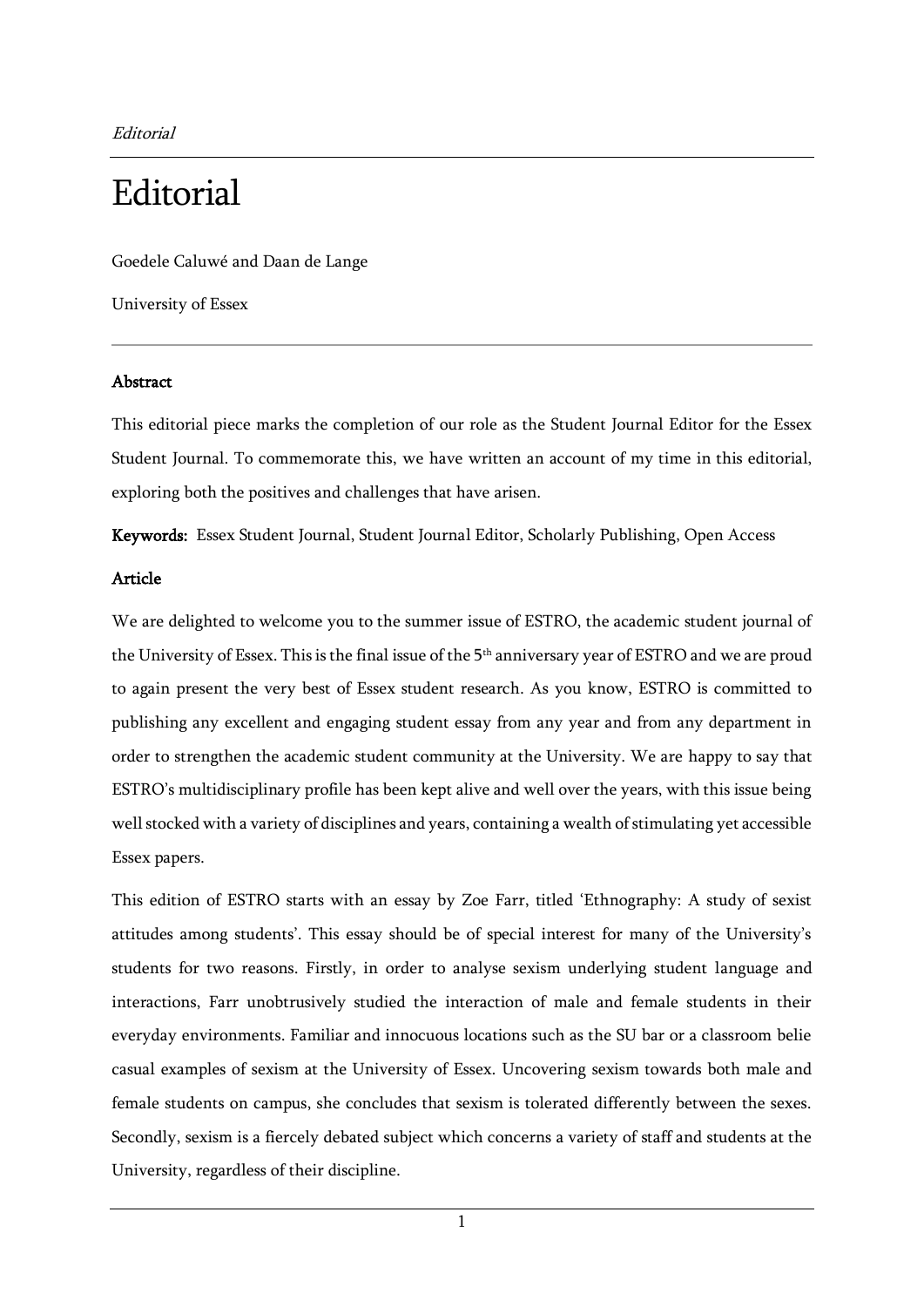Editorial

An equally controversial topic is discussed in Chrispas Nyombi's 'The right to die for patients in a Minimally Conscious State: A review of the decision in  $Wv$ .  $M$ . This paper examines in depth the legal case of  $Wv$ . M, where the judge had to balance the ethics of stopping life support with the wishes of the family and the patient. Should life-sustaining treatment be stopped if a patient's quality of life is arguably nonexistent? While the right to die may always remain a murky issue, Nyombi critically examines the many factors that were considered in the case of  $Wv$ . M, in order to provide clarity in a legal morass.

Continuing with another case study, the next article investigates closely what influences the capital structure of a firm. 'Capital Structure of Small and Medium-Sized Enterprises: Empirical Evidence from Vietnam', by Thi Thuy Linh Do examines the effects of determinants such as tangibility, profitability, ownership, firm size, and firm growth on the capital structure of specific firms in a developing country. Carefully compiling the empirical evidence for companies in Vietnam in the past few years, she finds that tangibility, profitability and size all impact the way firms finance their debt. The capital structures of Vietnamese companies differ from similar companies in developed countries, which the reader might not anticipate. While most financial studies focus on the developed world, this essay is a welcome reminder that the world is a diverse place.

In a similar vein, Alexander Borodin's 'How the presence of a vibrant Civil Society triggers Democratisation' is a fresh comprehensive look at civil society and the implications for the democratisation of countries. While the essay points out that the more vibrant a civil society in a country is, the more it promotes development and democratisation, there is a clear note of warning. Civil society and liberal democracy coexist and overlap, but civil society is not simply a panacea that invokes democracy. Both are essential, and you cannot have one without at least a basic measure of the other. Borodin argues that we should not as much be interested in the selection of one or the other, but in finding settings in which both act together to the greatest effect.

The fifth article in this issue of ESTRO comes from Joe Greenwood. 'Beyond Focal Points in Coordination Games' is a thoughtful analysis of Thomas Schelling's theory of focal points. Schelling argued for intuitively compelling 'focal points' as a solution to situations where rational actors should not be able to coordinate effectively, but do. Although recognising Schelling's seminal contribution to game theory, Greenwood explores the gaps in the explanatory power of the theory, as well as the perpetual tension between theory and reality. He examines focal point theory